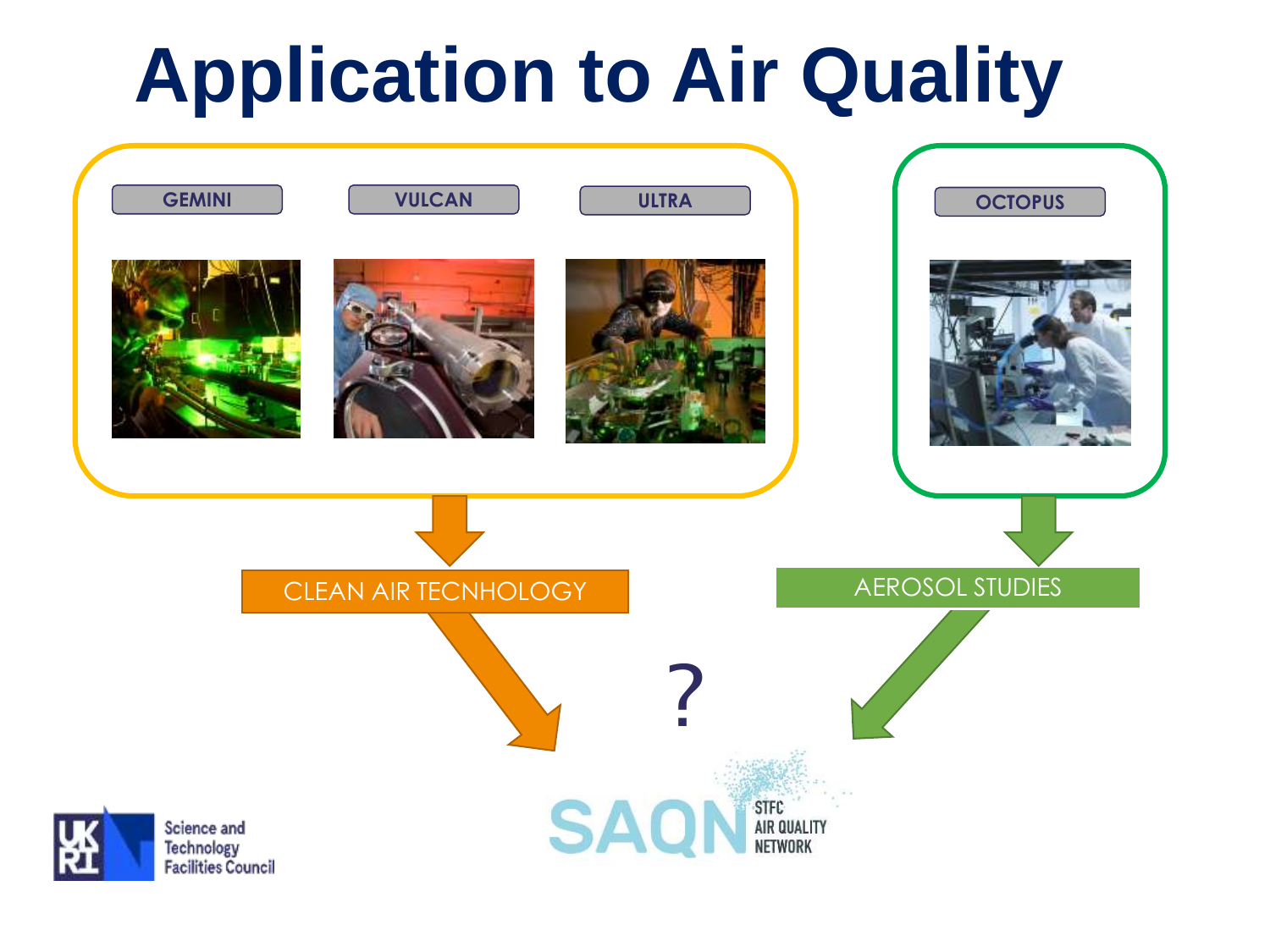## **Flash Radiography**

#### **X-ray imaging of engine components**

- Imaging through high density materials
- X-rays generated from short (fs) high intensity laser pulses on foil targets
- Aluminium blades @ 42,000 rpm
- With 100 micron resolution





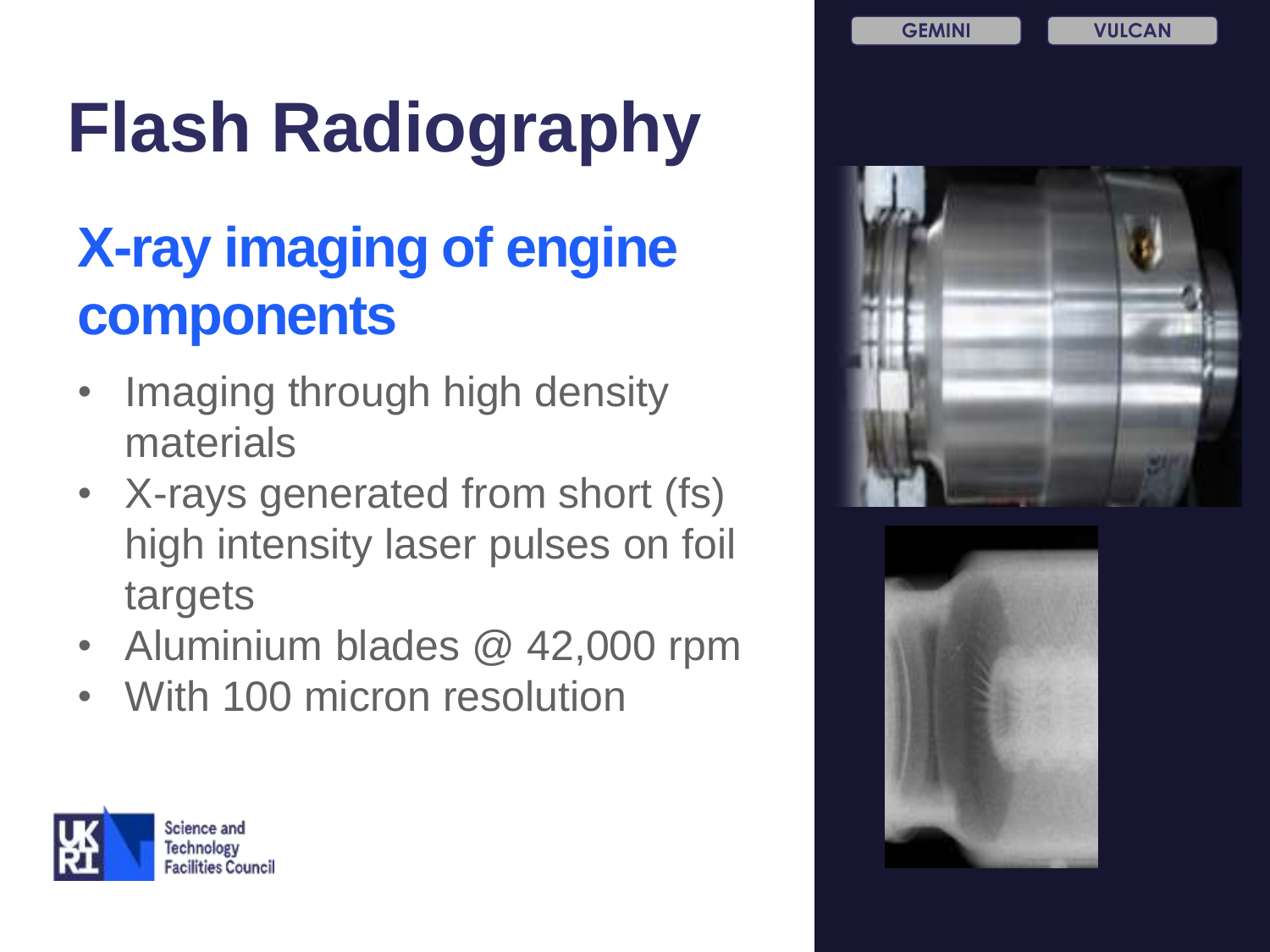# **Kerr-Gated Raman Spectroscopy**

### **Catalytic reactions in zeolites**

- Raman spectra measured during reaction process
- Fluorescence rejected by a timing gate (Kerr gate)
- Aim to resolve active sites on the surface of the catalyst









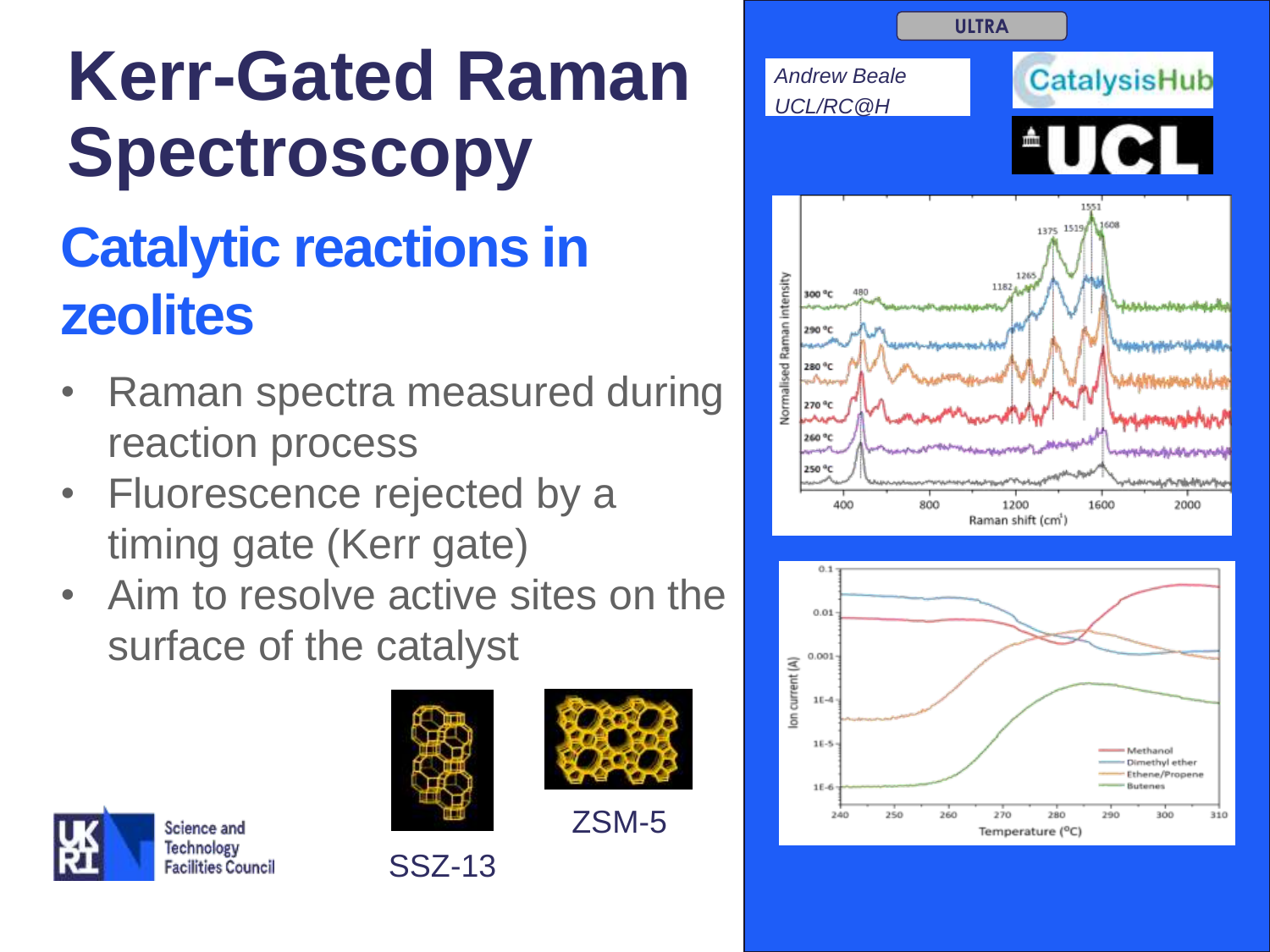#### **Spatially Off-set Raman Spectroscopy**

#### Detection and analysis of materials in plastic bottles





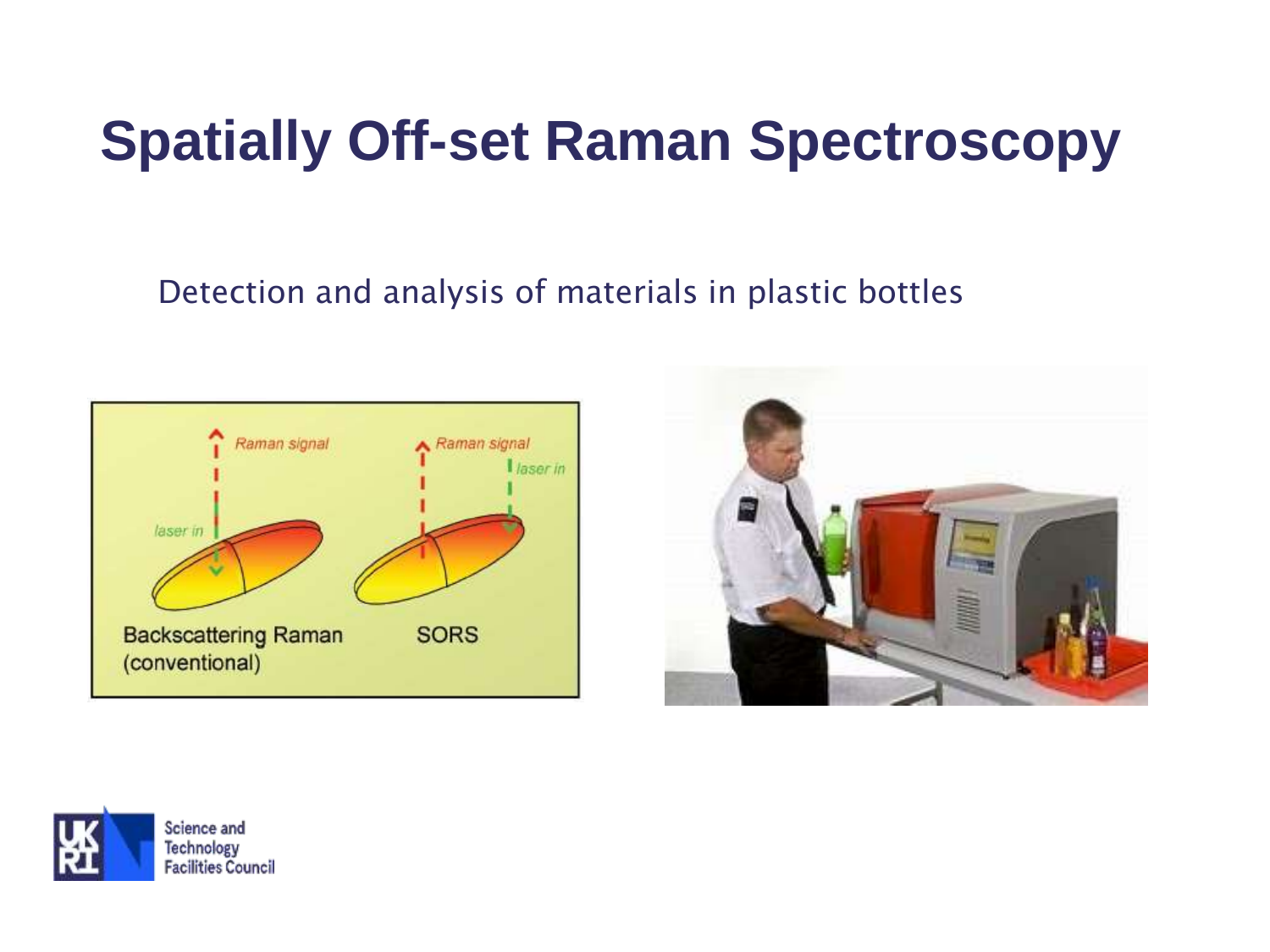### **Spectroscopic studies of laser levitated microparticles**

*A micron–sized aerosol droplet (white dot) levitated using lasers at the CLF Octopus Facility.* 



- Studying the chemistry and optical properties of cloud droplets and pollution
- Simulating the respiratory environment of pharmaceuticals in the lung



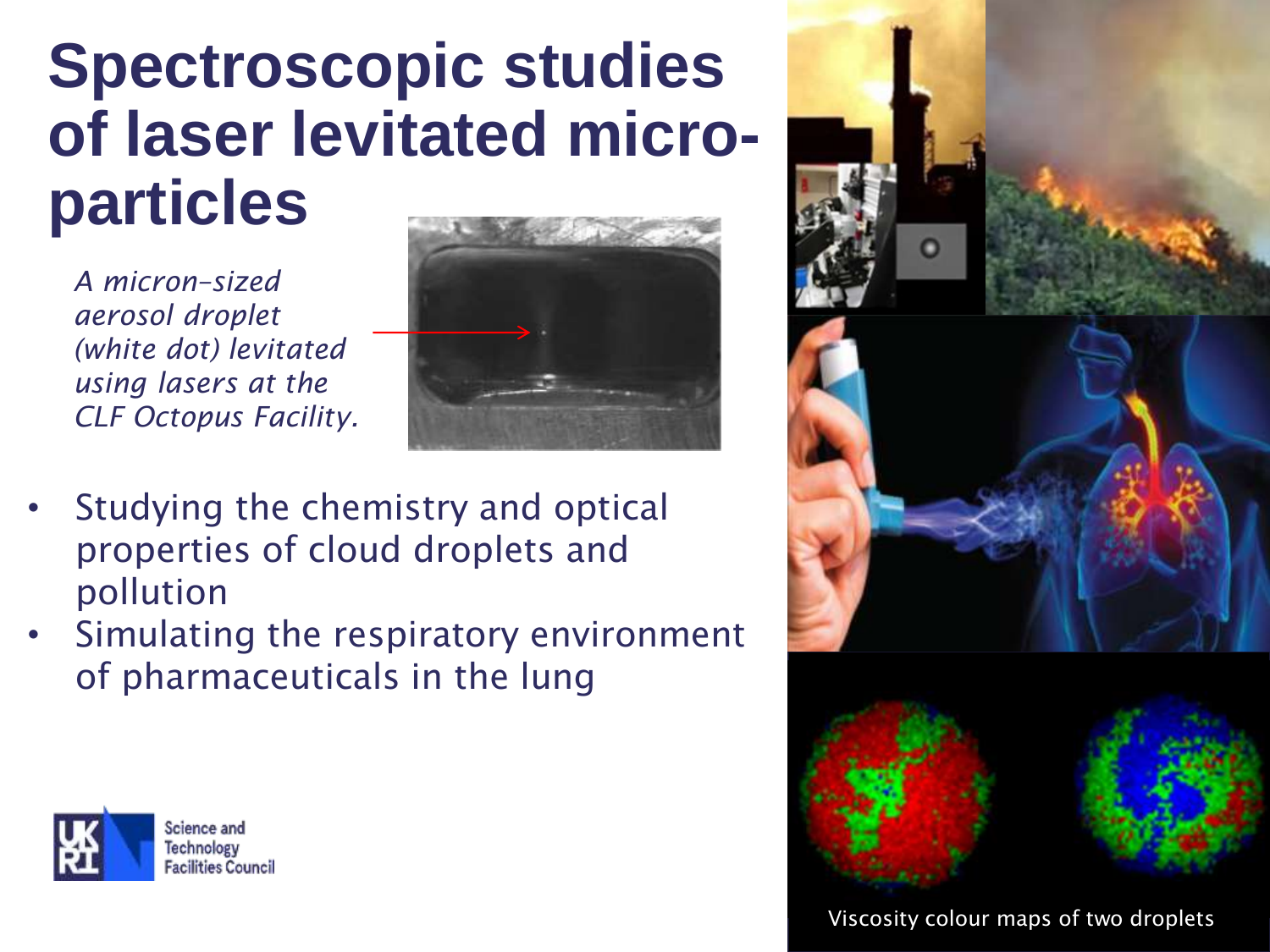### **Micro-Raman**  Spectroscopy **Spectroscopy Spectroscopy**

- For example: airborne droplet consisting of oleic acid and water
- Droplet is exposed to a dilute flow of humidified ozone in oxygen
- Acquire and analyse spectra



Reactants and products followed during the oxidation of oleic acid by ozone.

Martin King, Royal Holloway Katherine Thompson, Birkbeck